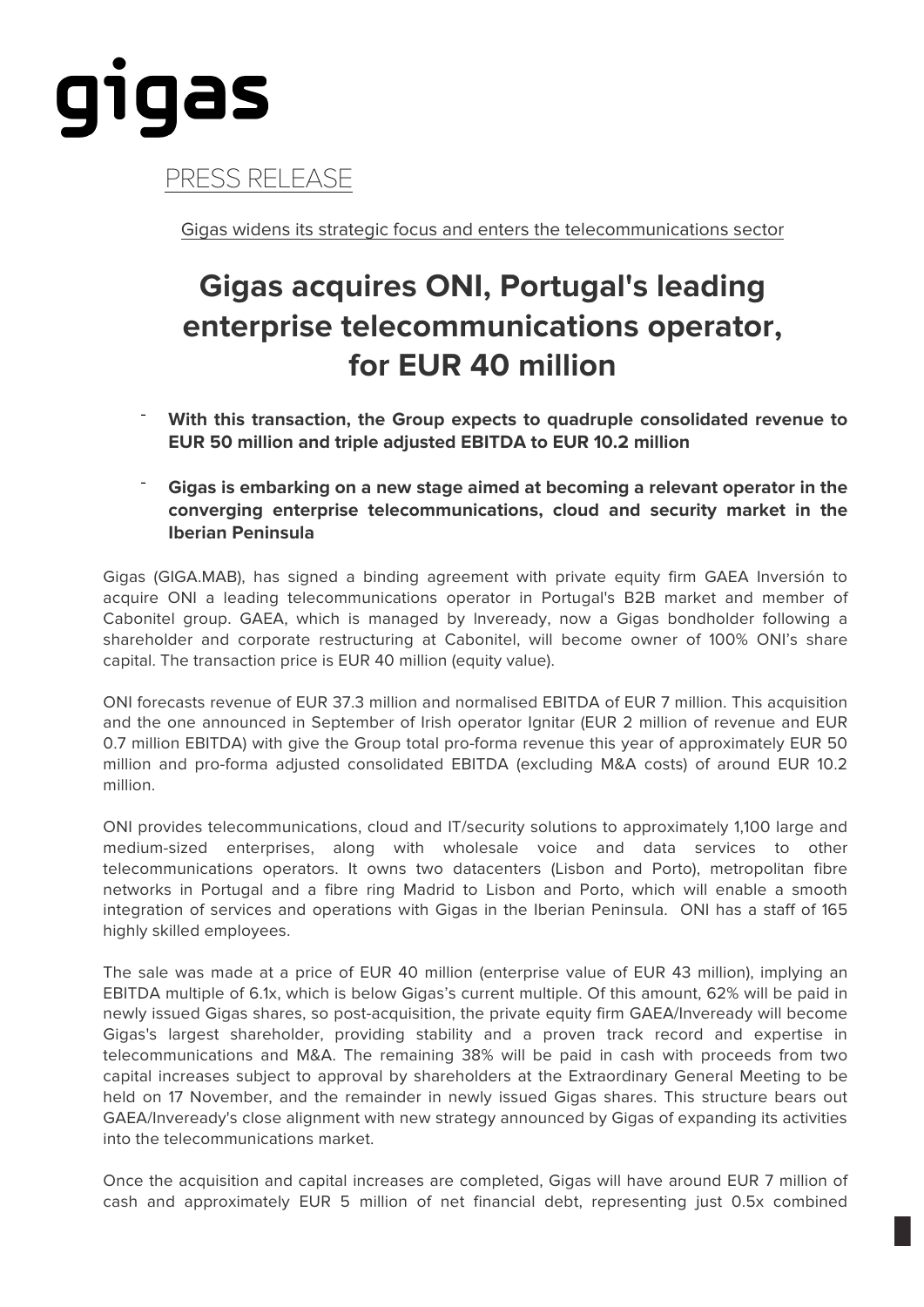## gigas

EBITDA, enabling the Company to use is leverage capacity to undertake new acquisitions. Gigas is currently in the due diligence stage to acquire a portfolio of enterprise telecommunications customers in Spain.

Of the two capital increases, the first, for up to EUR 17 million, excludes pre-emptive subscription rights. It targets strategic investors who will lend long-term stability. The second, for EUR 4 million, includes pre-emptive subscription rights and targets existing retail and institutional shareholders. Both capital increases will be carried out a price of EUR 6.25 per share.

By acquiring ONI, Gigas is embarking on a new stage aimed at becoming a relevant operator in the converging enterprise telecommunications, cloud and security market in the Iberian Peninsula. ONI reinforces the product offering to become a one stop shop for businesses and brings in more human resources and telecommunications capabilities in Portugal which, coupled with Gigas knowhow in virtualisation and network of global datacenters, will establish the base of operations for launching OTT (over the top or use of third-party networks) in other countries.

The new services will add functionalities and offer greater flexibility and agility than traditional telecommunications services (e.g. dedicated lines, MPLS), at a lower cost, helping drive companies' digital transformation and migration to the cloud. The acquisition will also increase the Company's revenue by four-fold and EBITDA by over three-fold, giving it the size and financial wherewithal to become a pioneering and relevant player in innovative convergent services.

According to Diego Cabezudo, CEO and co-founder of Gigas, "the purchase of ONI is the cornerstone to deploy our strategy as a Telecommunications services provider. After this acquisition, Gigas becomes one of the largest Telecommunications companies in the business sector within the Iberian Peninsula, working as a platform for both organic and inorganic future growth of our company ".

For his part, Carlos Conti, GAEA's partner in charge points out about the transaction: "We are fully aligned with the new Gigas strategy in a market that we know well. Contributing from ONI to that strategy will accelerate its implementation, so it seems to us as a catalyst operation for all. The business Telecommunications services market is starting a new disruption of OTT capabilities boosted by the current context of distributed work. In this regard, both the Gigas and the ONI team, which we know for several years, own the capabilities to build a leading European company".

ONI´s CEO, Nuno Saraiva, and CTO, Carlos Pereira, will continue to oversee operations in Portugal and will play a key role in the development of Gigas´s new telecoms services.

Gigas engaged Ernst&Young Servicios Corporativos and RRP Advogados as advisors for the transaction. Q Advisors, as a global TMT investment banking boutique, acted as financial advisor to the sellers in connection with this transaction.

## **About Gigas.com**

Gigas is a Spanish cloud computing company listed on the BME Growth since 2015 (GIGA.MAB). Founded in 2011, it has become one of the world's leader providers in the sector, according to Gartner's "Magic Quadrant for Cloud Infrastructure as a Service" report. Gigas, which offers cloud computing solutions to large corporations and SMEs alike, is widely known for its cutting-edge